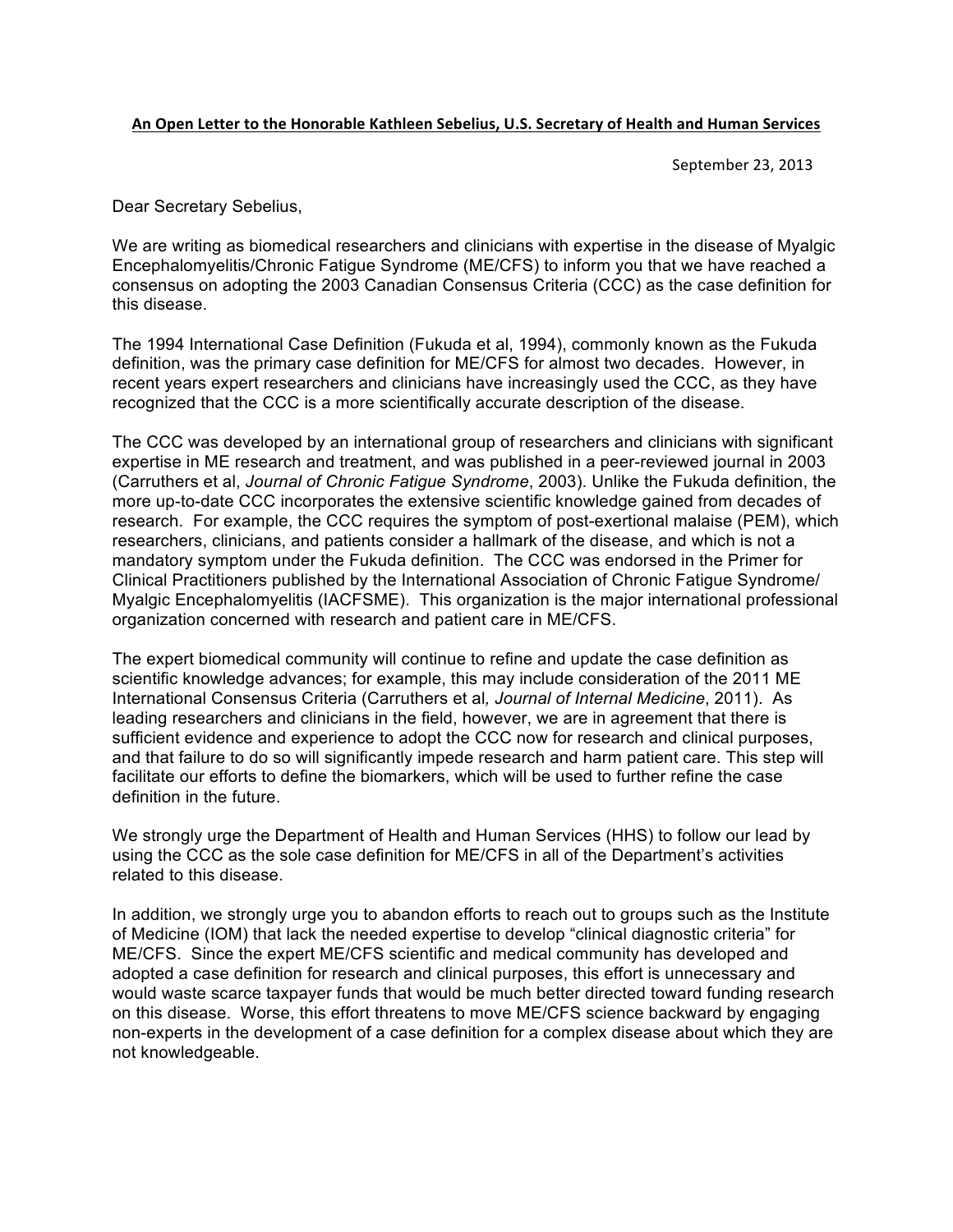ME/CFS patients who have been disabled for decades by this devastating disease need to see the field move forward and there is no time to waste. We believe that our consensus decision on a case definition for this disease will jump start progress and lead to much more rapid advancement in research and care for ME/CFS patients. We look forward to this accelerated progress and stand ready to work with you to increase scientific understanding of the pathophysiology of this disease, educate medical professionals, develop more effective treatments, and eventually find a cure.

Sincerely,

## *United States Signatories*

Dharam V. Ablashi, DVN, MS, Dip Bact. Scientific Director of HHV-6 Foundation Co-founder of IACFS/ME Santa Barbara, California

Lucinda Bateman, MD Director, Fatigue Consultation Clinic Executive Director, OFFER Salt Lake City, Utah

David S. Bell, MD, FAAP Researcher and Clinician Associate Professor of Pediatrics State University of New York at Buffalo Lyndonville, New York

Gordon Broderick, PhD Professor, Center for Psychological Studies Director, Clinical Systems Biology Lab Institute for Neuro Immune Medicine, Nova Southeastern University Fort Lauderdale, Florida

Paul R. Cheney, MD, PhD Director, The Cheney Clinic, PA Asheville, North Carolina

John K.S. Chia, MD Researcher and Clinician President, EV Med Research Lomita, California

Kenny L. De Meirleir, MD, PhD Professor Emeritus Physiology and Medicine (Vrije Universiteit Brussel) Medical Director, Whittemore-Peterson Institute University of Nevada Reno, Nevada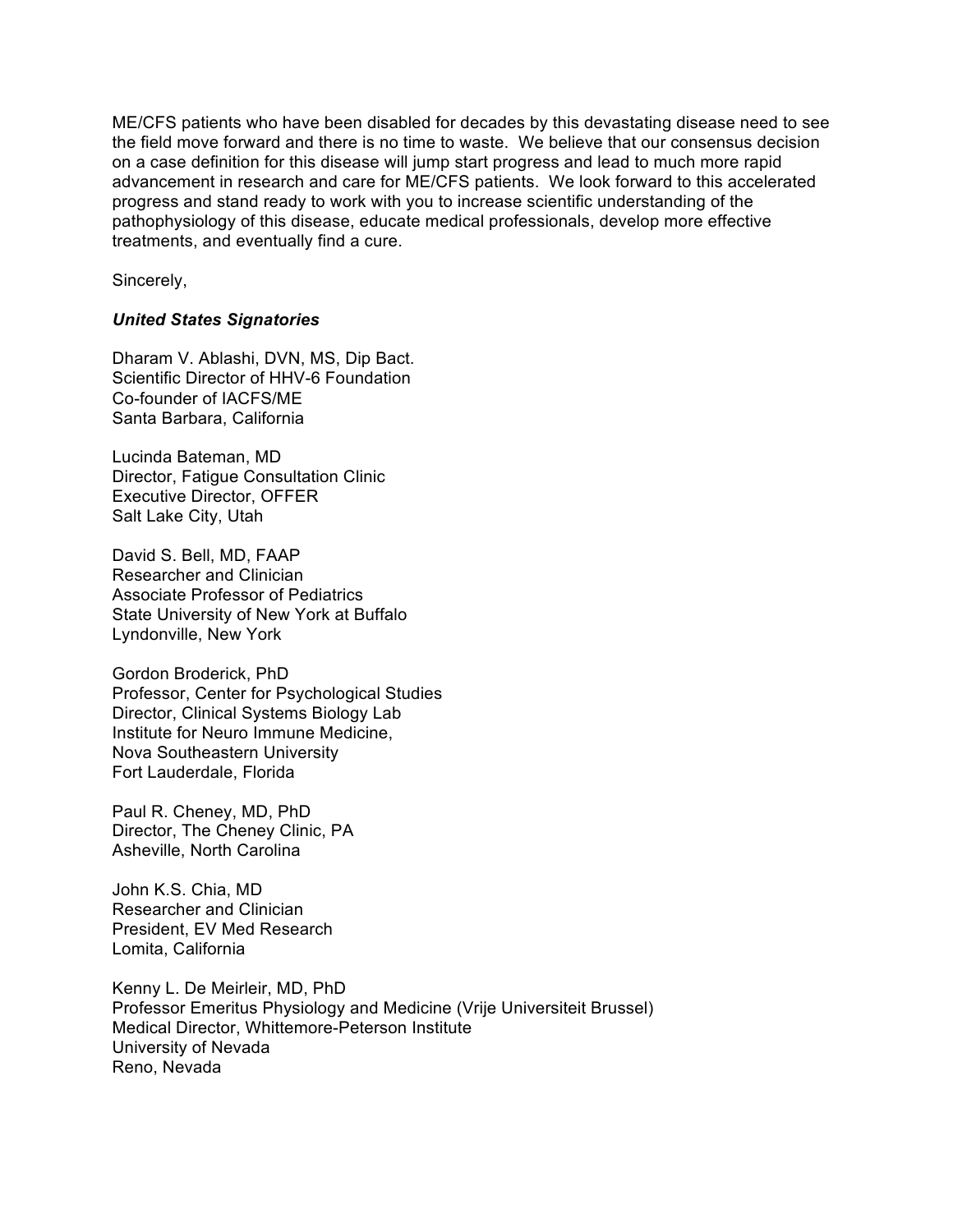Derek Enlander, MD, MRCS, LRCP Attending Physician Mount Sinai Medical Center, New York ME CFS Center, Mount Sinai School of Medicine New York, New York

Mary Ann Fletcher, PhD Schemel Professor of NeuroImmune Medicine Institute for Neuro Immune Medicine Nova Southeastern University Fort Lauderdale, Florida

Ronald Glaser, PhD, FABMR Director, Institute for Behavioral Medicine Research Kathryn & Gilbert Mitchell Chair in Medicine College of Medicine - Distinguished Professor Professor, Molecular Virology, Immunology and Medical Genetics Professor, Internal Medicine Professor, Division of Environment Health Sciences, College of Public Health Institute for Behavioral Medicine Research Columbus, Ohio

Maureen Hanson, PhD Liberty Hyde Bailey Professor Department of Molecular Biology and Genetics Cornell University Ithaca, New York

Leonard A. Jason, PhD Professor of Psychology DePaul University Chicago, Illinois

Nancy Klimas, MD Director, Institute for Neuro Immune Medicine Professor, Nova Southeastern University Fort Lauderdale, Florida

Gudrun Lange, PhD Clinical Neuropsychologist Professor, Rutgers New Jersey Medical School Newark, New Jersey

A. Martin Lerner, MD, MACP Professor, Infectious Diseases Oakland University William Beaumont School of Medicine Emeritus Director, Infectious Diseases, Wayne State University School of Medicine Master, American College of Physicians Reviewer, Viral Diseases, Medical Letter Beverly Hills, Michigan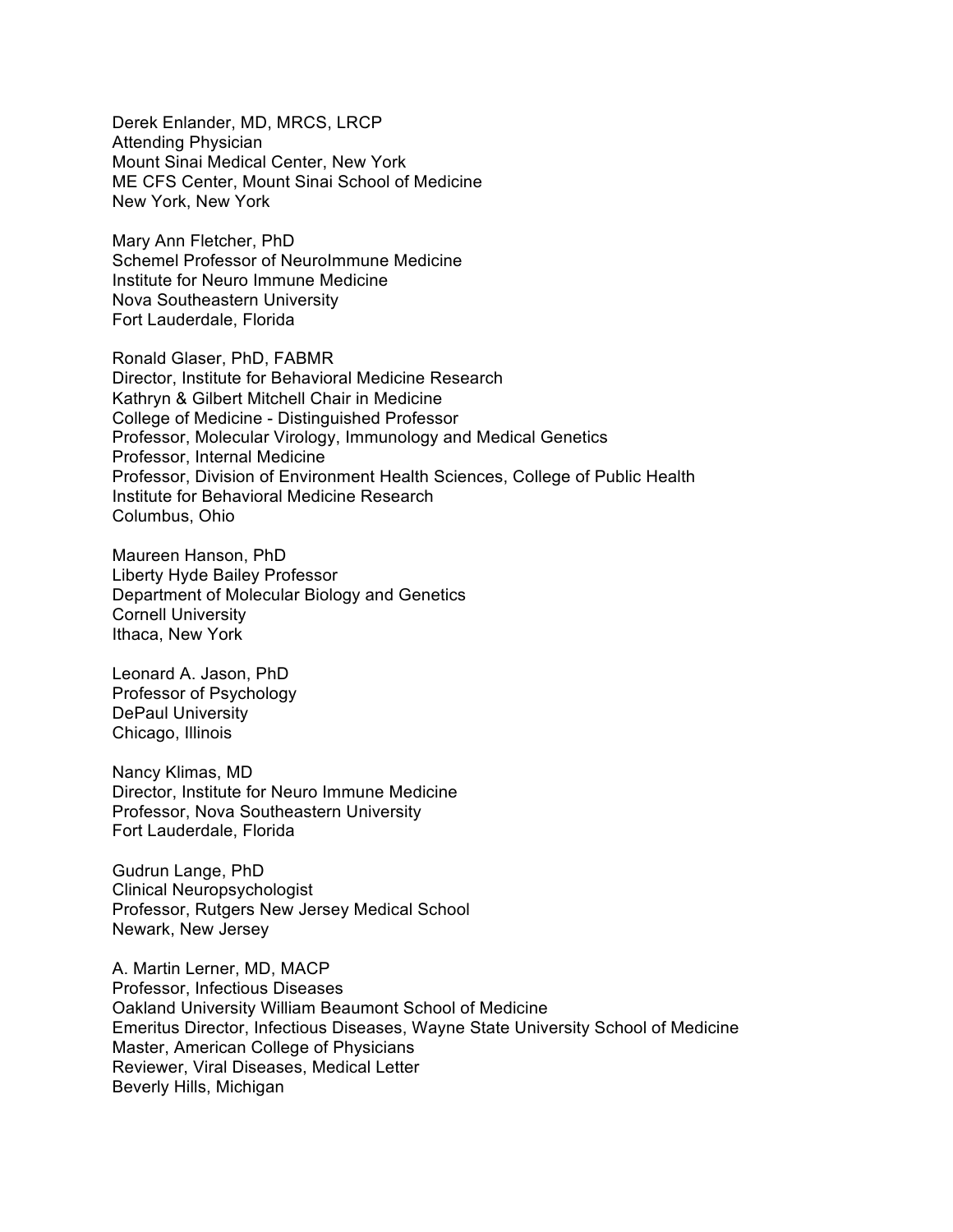Susan Levine, MD Researcher and Clinician, Private Practice New York, New York Visiting Fellow, Cornell University Ithaca, New York

Alan R. Light, PhD Professor, Department of Anesthesiology and Department of Neurobiology and Anatomy University of Utah Salt Lake City, Utah

Kathleen C. Light, PhD Researcher Professor, Department of Anesthesiology University of Utah School of Medicine Salt Lake City, Utah

Peter G. Medveczky, MD Professor, Department of Molecular Medicine College of Medicine University of South Florida Tampa, Florida

Judy A. Mikovits, PhD Researcher, MAR Consulting, LLC Carlsbad, California

Jose G. Montoya, MD, FACP, FIDSA Professor of Medicine Division of Infectious Diseases and Geographic Medicine Stanford University School of Medicine Stanford, California

James M. Oleske, MD, MPH François-Xavier Bagnoud Professor of Pediatrics Director, Division of Pediatrics Allergy, Immunology & Infectious Diseases Department of Pediatrics, Rutgers New Jersey Medical School Newark, New Jersey

Martin L. Pall, PhD Professor Emeritus of Biochemistry and Basic Medical Sciences Washington State University Portland, Oregon

Daniel Peterson, MD Founder and President of Sierra Internal Medicine Incline Village, Nevada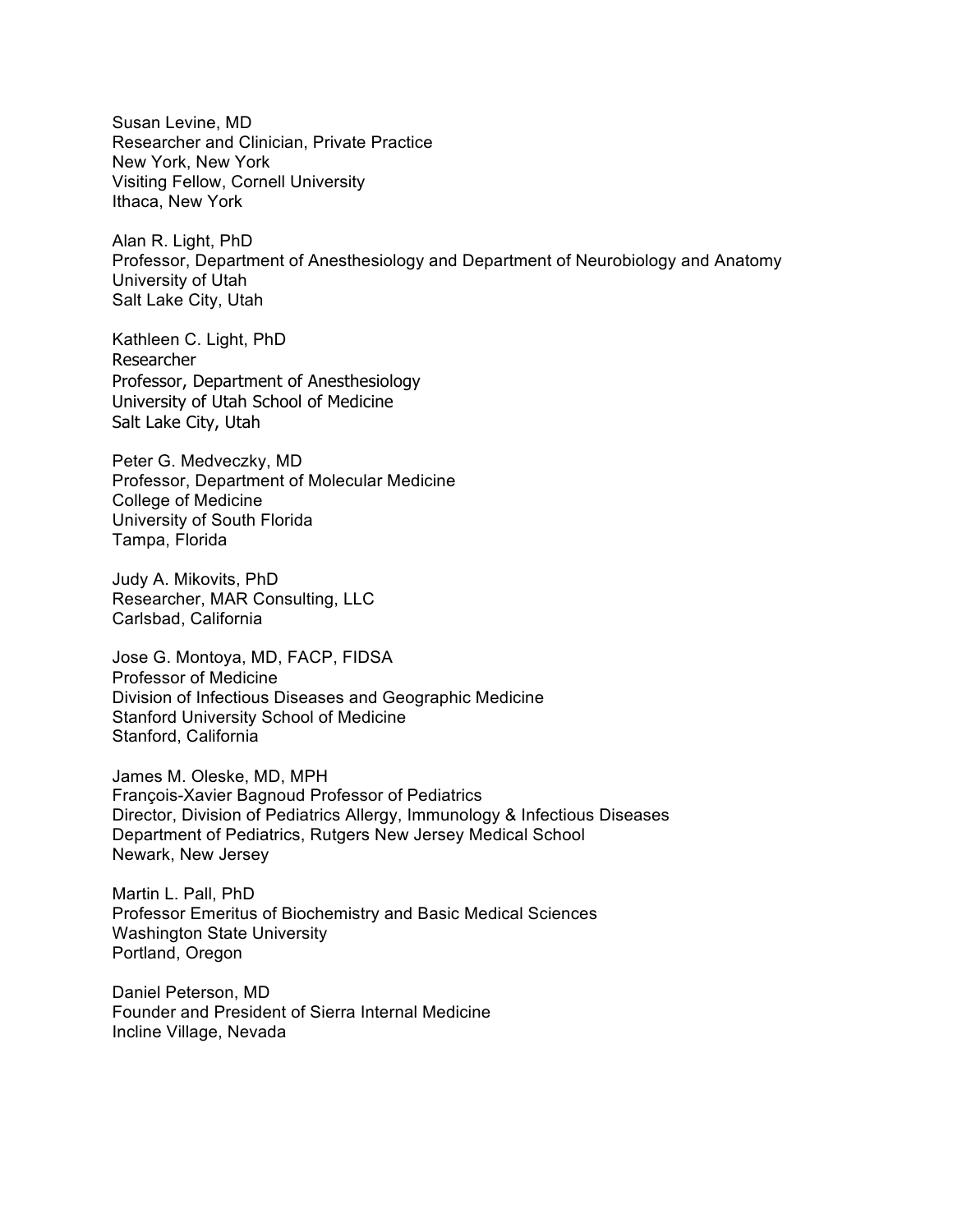Richard Podell, MD, MPH Clinical Professor, Department of Family Medicine UMDNJ Robert Wood Johnson Medical School New Brunswick, New Jersey

Irma Rey, MD Clinician Institute for Neuro Immune Medicine Nova Southeastern University Fort Lauderdale, Florida

Christopher R. Snell, PhD Professor, Health, Exercise and Sport Sciences University of the Pacific Stockton, California

Connie Sol, MS, PhDc Clinical Exercise Physiologist Institute for Neuro Immune Medicine Nova Southeastern University Fort Lauderdale, Florida

Staci Stevens, MA Exercise Physiologist Founder, Workwell Foundation Ripon, California

Rosemary A. Underhill, MB BS, MRCOG, FRCSE Independent Researcher Palm Coast, Florida

Marshall V. Williams, PhD Professor, Departments of Molecular Virology, Immunology and Medical Genetics; Microbiology The Ohio State University Columbus, Ohio

## *International Signatories*

Birgitta Evengard MD, PhD Professor, Division Infectious Diseases Umea University Umea, Sweden

Sonya Marshall-Gradisnik, PhD Director, National Centre for Neuroimmunology and Emerging Diseases Griffith Health Institute Professor, Griffith University Parklands Gold Coast Queensland, Australia